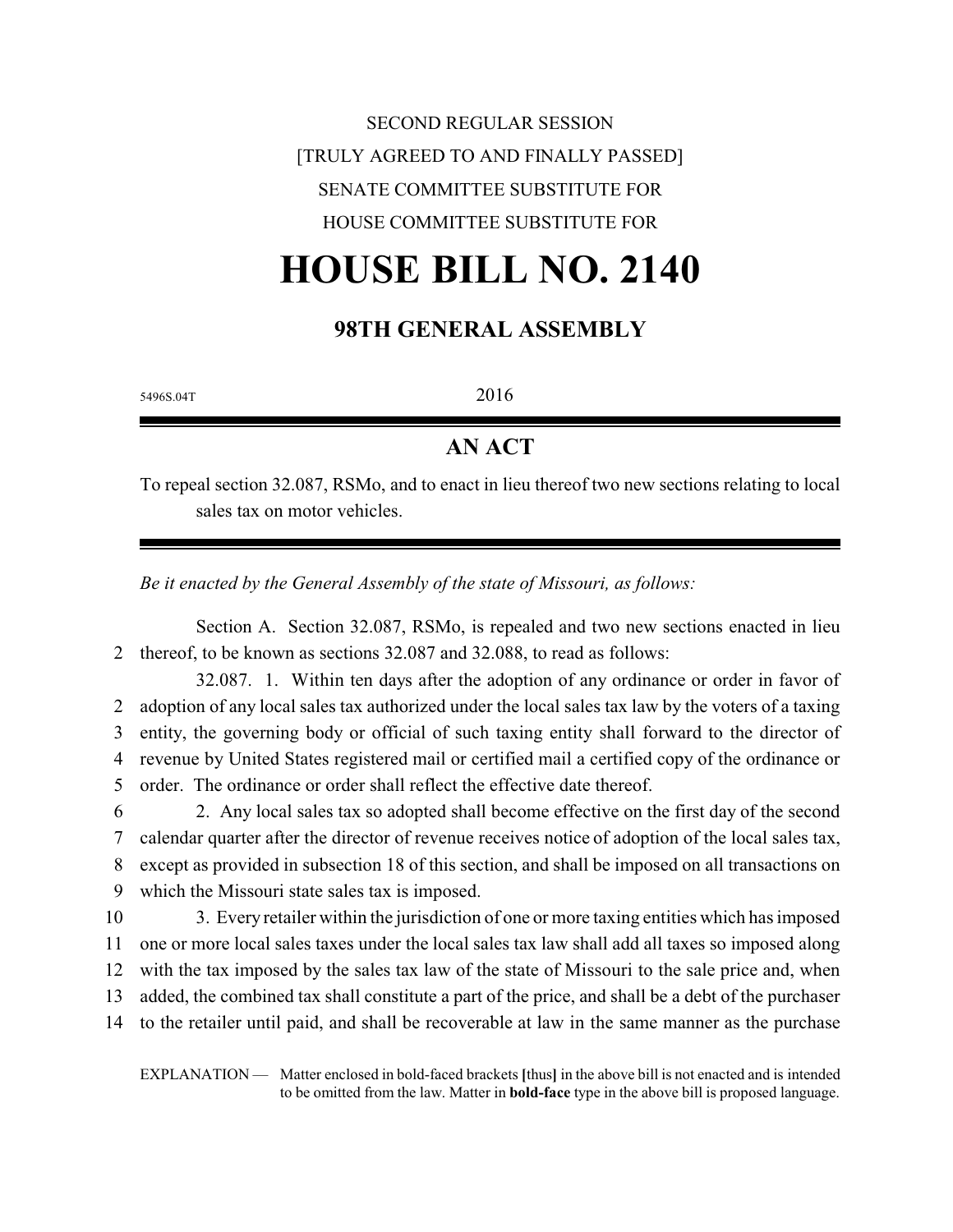price. The combined rate of the state sales tax and all local sales taxes shall be the sum of the rates, multiplying the combined rate times the amount of the sale.

 4. The brackets required to be established by the director of revenue under the provisions of section 144.285 shall be based upon the sum of the combined rate of the state sales tax and all local sales taxes imposed under the provisions of the local sales tax law.

- 5. (1) The ordinance or order imposing a local sales tax under the local sales tax law shall impose a tax upon all transactions upon which the Missouri state sales tax is imposed to the extent and in the manner provided in sections 144.010 to 144.525, and the rules and regulations of the director of revenue issued pursuant thereto; except that the rate of the tax shall be the sum of the combined rate of the state sales tax or state highway use tax and all local sales taxes imposed under the provisions of the local sales tax law.
- (2) Notwithstanding anyother provision of law to the contrary, local taxing jurisdictions, except those in which voters have **[**previously**]** approved a local use tax under section 144.757, shall have placed on the ballot on or after the general election in November 2014, but no later than the general election in November **[**2016**] 2018**, whether to repeal application of the local sales tax to the titling of motor vehicles, trailers, boats, and outboard motors that are subject to state sales tax under section 144.020 and purchased from a source other than a licensed Missouri dealer. The ballot question presented to the local voters shall contain substantially the following language:
- Shall the .................... (local jurisdiction's name) discontinue applying and collecting the local sales tax on the titling of motor vehicles, trailers, boats, and outboard motors that were purchased from a source other than a licensed Missouri dealer?
- 

 Approval of this measure will result in a reduction of local revenue to provide for vital services for .................... (local jurisdiction's name) and it will place Missouri dealers of motor vehicles, outboard motors, boats, and trailers at a competitive disadvantage to non-Missouri dealers of

- motor vehicles, outboard motors, boats, and trailers.
- 42  $\Box$  YES  $\Box$  NO
- 

 If you are in favor of the question, place an "X" in the box opposite "YES". If you are opposed to the question, place an "X" in the box opposite "NO".

 (3) If the ballot question set forth in subdivision (2) of this subsection receives a majority of the votes cast in favor of the proposal, or if the local taxing jurisdiction fails to place the ballot question before the voters on or before the general election in November **[**2016**] 2018**, the local taxing jurisdiction shall cease applying the local sales tax to the titling of motor vehicles, trailers,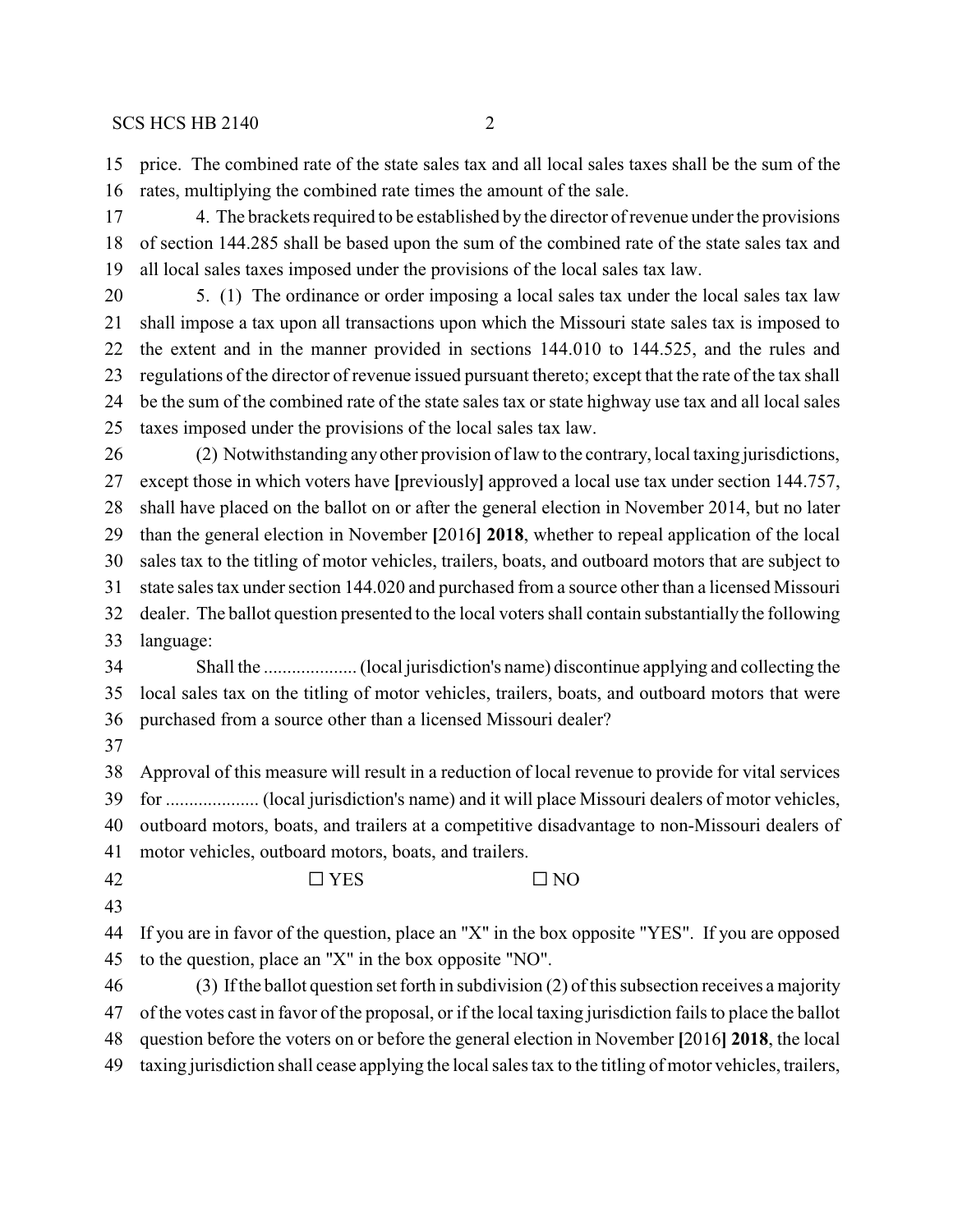boats, and outboard motors that were purchased from a source other than a licensed Missouri dealer.

 (4) In addition to the requirement that the ballot question set forth in subdivision (2) of this subsection be placed before the voters, the governing body of any local taxing jurisdiction that had previously imposed a local use tax on the use of motor vehicles, trailers, boats, and outboard motors may, at any time, place a proposal on the ballot at any election to repeal application of the local sales tax to the titling of motor vehicles, trailers, boats, and outboard motors purchased from a source other than a licensed Missouri dealer. If a majority of the votes cast by the registered voters voting thereon are in favor of the proposal to repeal application of the local sales tax to such titling, then the local sales tax shall no longer be applied to the titling of motor vehicles, trailers, boats, and outboard motors purchased from a source other than a licensed Missouri dealer. If a majority of the votes cast by the registered voters voting thereon are opposed to the proposal to repeal application of the local sales tax to such titling, such application shall remain in effect.

 (5) In addition to the requirement that the ballot question set forth in subdivision (2) of this subsection be placed before the voters on or after the general election in November 2014, and on or before the general election in November **[**2016**] 2018**, whenever the governing body of any local taxing jurisdiction imposing a local sales tax on the sale of motor vehicles, trailers, boats, and outboard motors receives a petition, signed by fifteen percent of the registered voters of such jurisdiction voting in the last gubernatorial election, and calling for a proposal to be placed on the ballot at any election to repeal application of the local sales tax to the titling of motor vehicles, trailers, boats, and outboard motors purchased from a source other than a licensed Missouri dealer, the governing body shall submit to the voters of such jurisdiction a proposal to repeal application of the local sales tax to such titling. If a majority of the votes cast by the registered voters voting thereon are in favor of the proposal to repeal application of the local sales tax to such titling, then the local sales tax shall no longer be applied to the titling of motor vehicles, trailers, boats, and outboard motors purchased from a source other than a licensed Missouri dealer. If a majority of the votes cast by the registered voters voting thereon are opposed to the proposal to repeal application of the local sales tax to such titling, such application shall remain in effect.

 (6) Nothing in this subsection shall be construed to authorize the voters of any jurisdiction to repeal application of any state sales or use tax.

 (7) If any local sales tax on the titling of motor vehicles, trailers, boats, and outboard motors purchased from a source other than a licensed Missouri dealer is repealed, such repeal shall take effect on the first day of the second calendar quarter after the election. If any local sales tax on the titling of motor vehicles, trailers, boats, and outboard motors purchased from a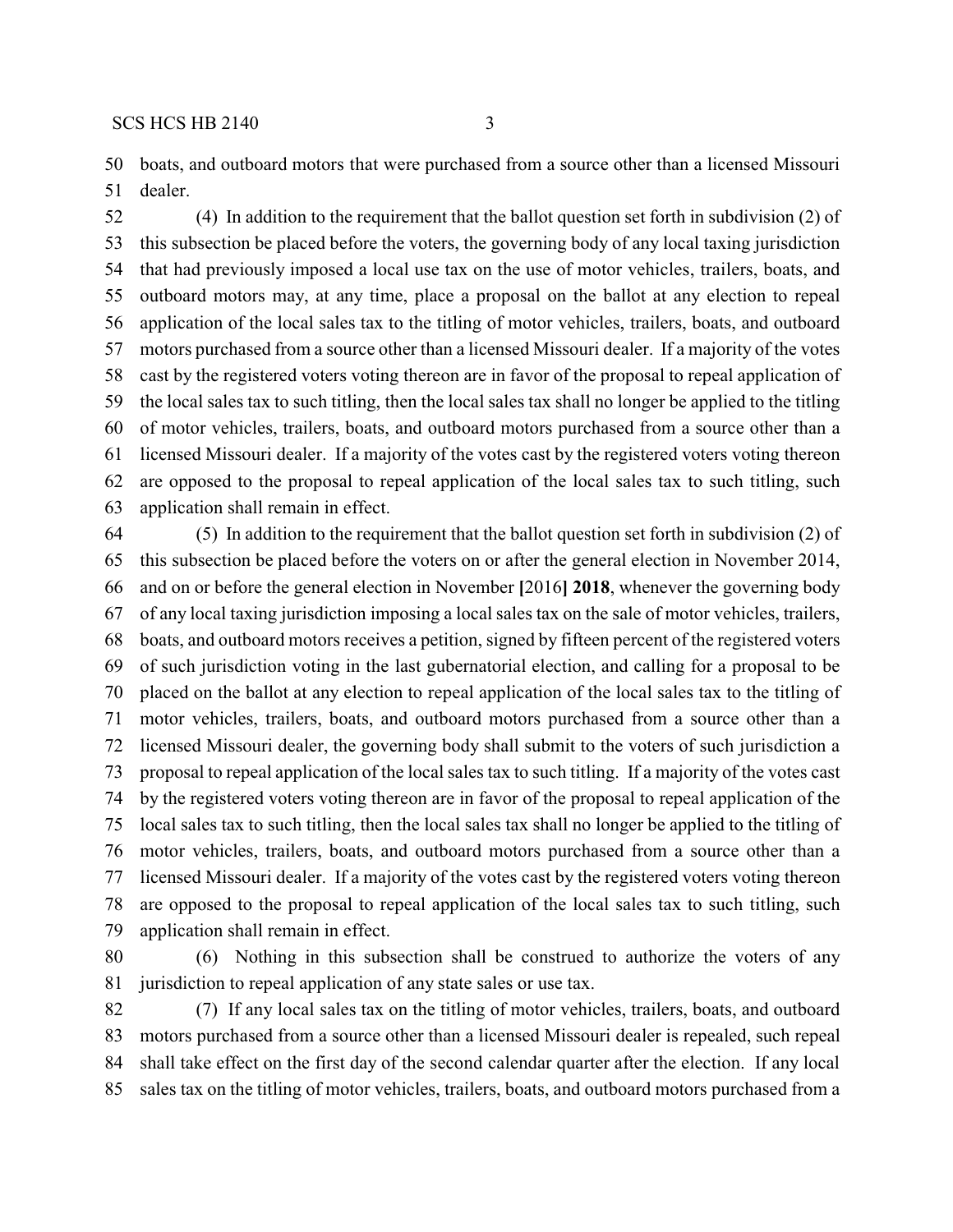source other than a licensed Missouri dealer is required to cease to be applied or collected due

 to failure of a local taxing jurisdiction to hold an election pursuant to subdivision (2) of this subsection, such cessation shall take effect on March 1, **[**2017**] 2019**. **(8) Notwithstanding any provision of law to the contrary, if any local sales tax on the titling of motor vehicles, trailers, boats, and outboard motors purchased from a source other than a licensed Missouri dealer is repealed after the general election in November 2014, or if the taxing jurisdiction failed to present the ballot to the voters at a general election on or before November 2018, then the governing body of such taxing jurisdiction may, at any election subsequent to the repeal or after the general election in November 2018, if the jurisdiction failed to present the ballot to the voters, place before the voters the issue of imposing a sales tax on the titling of motor vehicles, trailers, boats, and outboard motors that are subject to state sales tax under section 144.020 that were purchased from a source other than a licensed Missouri dealer. The ballot question presented to the local voters shall contain substantially the following language: Shall the .................... (local jurisdiction's name) apply and collect the local sales tax on the titling of motor vehicles, trailers, boats, and outboard motors that are subject to state sales tax under section 144.020 and purchased from a source other than a licensed Missouri dealer? Approval of this measure will result in an increase of local revenue to provide for vital services for .................... (local jurisdiction's name), and it will remove a competitive advantage that non-Missouri dealers of motor vehicles, outboard motors, boats, and trailers have over Missouri dealers of motor vehicles, outboard motors, boats, and trailers. C** YES C NO **If you are in favor of the question, place an "X" in the box opposite "YES". If you are opposed to the question, place an "X" in the box opposite "NO". (9) If any local sales tax on the titling of motor vehicles, trailers, boats, and outboard motors purchased froma source other than a licensed Missouri dealer is adopted, such tax shall take effect and be imposed on the first day of the second calendar quarter after the election.**

 6. On and after the effective date of any local sales tax imposed under the provisions of the local sales tax law, the director of revenue shall perform all functions incident to the administration, collection, enforcement, and operation of the tax, and the director of revenue shall collect in addition to the sales tax for the state of Missouri all additional local sales taxes authorized under the authority of the local sales tax law. All local sales taxes imposed under the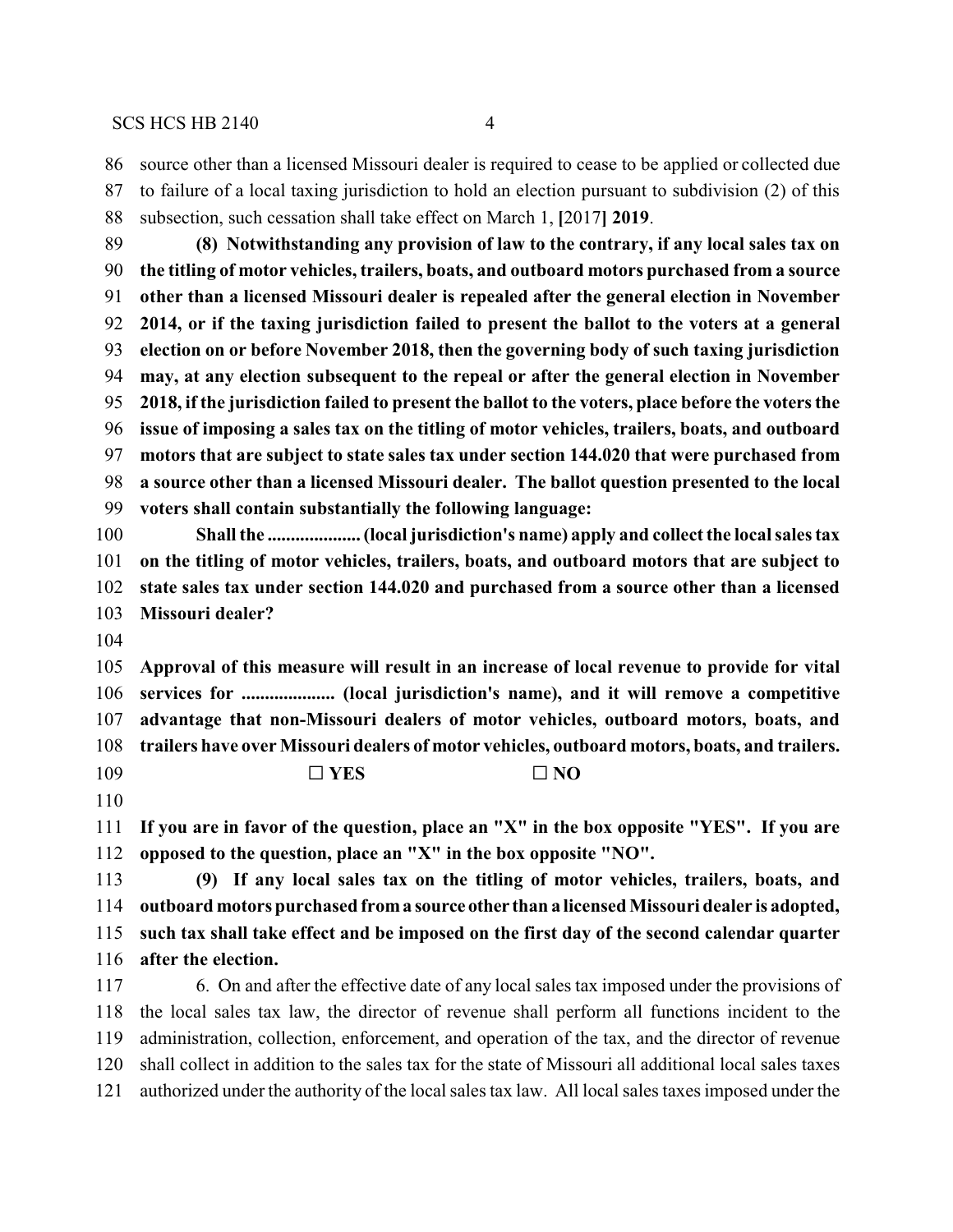local sales tax law together with all taxes imposed under the sales tax law of the state of Missouri

 shall be collected together and reported upon such forms and under such administrative rules and regulations as may be prescribed by the director of revenue.

 7. All applicable provisions contained in sections 144.010 to 144.525 governing the state sales tax and section 32.057, the uniform confidentiality provision, shall apply to the collection of any local sales tax imposed under the local sales tax law except as modified by the local sales tax law.

 8. All exemptions granted to agencies of government, organizations, persons and to the sale of certain articles and items of tangible personal property and taxable services under the provisions of sections 144.010 to 144.525, as these sections now read and as they may hereafter be amended, it being the intent of this general assembly to ensure that the same sales tax exemptions granted from the state sales tax law also be granted under the local sales tax law, are hereby made applicable to the imposition and collection of all local sales taxes imposed under the local sales tax law.

 9. The same sales tax permit, exemption certificate and retail certificate required by sections 144.010 to 144.525 for the administration and collection of the state sales tax shall satisfy the requirements of the local sales tax law, and no additional permit or exemption certificate or retail certificate shall be required; except that the director of revenue may prescribe a form of exemption certificate for an exemption from any local sales tax imposed by the local sales tax law.

 10. All discounts allowed the retailer under the provisions of the state sales tax law for the collection of and for payment of taxes under the provisions of the state sales tax law are hereby allowed and made applicable to any local sales tax collected under the provisions of the local sales tax law.

 11. The penalties provided in section 32.057 and sections 144.010 to 144.525 for a violation of the provisions of those sections are hereby made applicable to violations of the provisions of the local sales tax law.

 12. (1) For the purposes of any local sales tax imposed by an ordinance or order under the local sales tax law, all sales, except the sale of motor vehicles, trailers, boats, and outboard motors required to be titled under the laws of the state of Missouri, shall be deemed to be consummated at the place of business of the retailer unless the tangible personal property sold is delivered by the retailer or his agent to an out-of-state destination. In the event a retailer has more than one place of business in this state which participates in the sale, the sale shall be deemed to be consummated at the place of business of the retailer where the initial order for the tangible personal property is taken, even though the order must be forwarded elsewhere for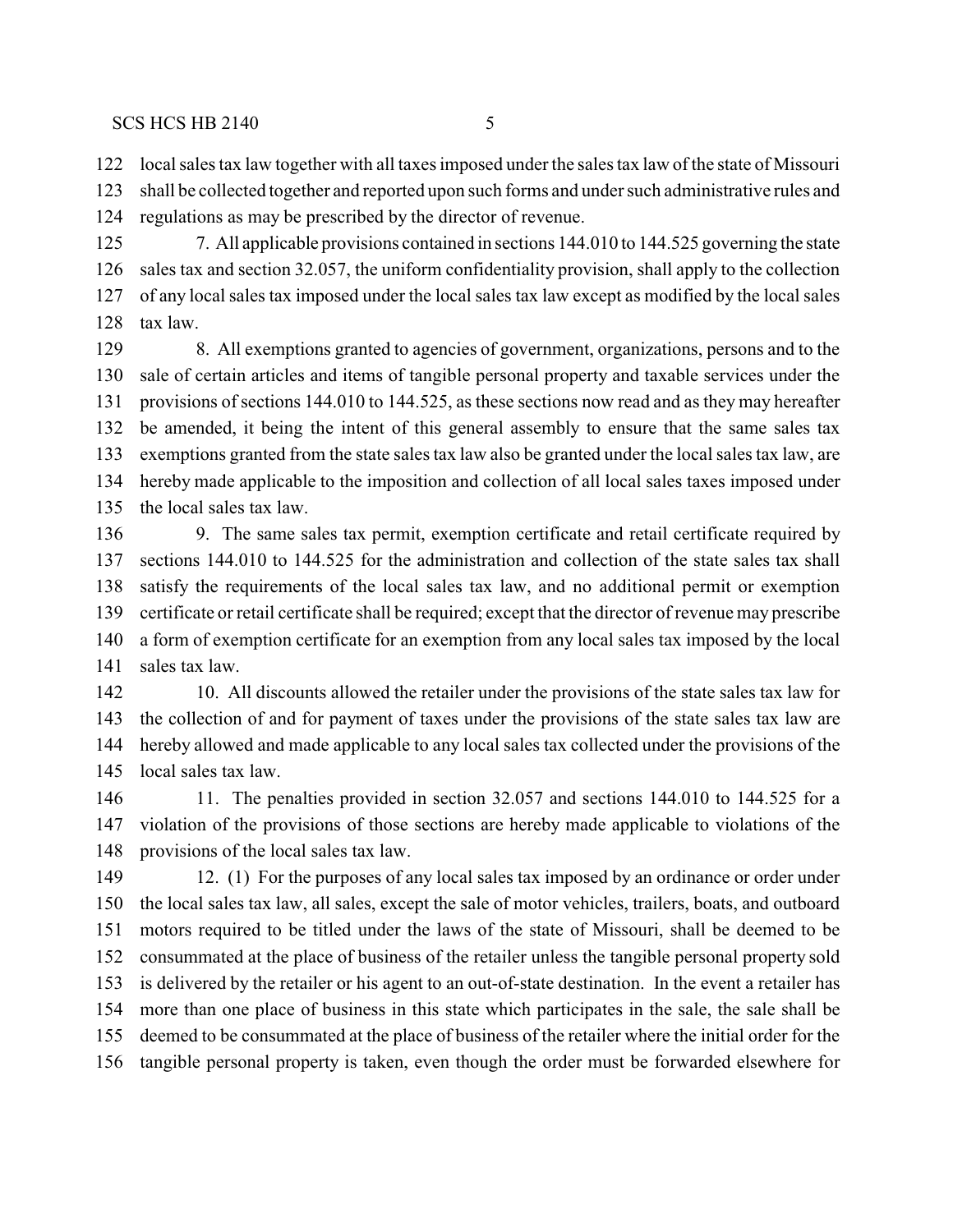acceptance, approval of credit, shipment or billing. A sale by a retailer's agent or employee shall be deemed to be consummated at the place of business from which he works.

 (2) For the purposes of any local sales tax imposed by an ordinance or order under the local sales tax law, the sales tax upon the titling of all motor vehicles, trailers, boats, and outboard motors shall be imposed at the rate in effect at the location of the residence of the purchaser, and remitted to that local taxing entity, and not at the place of business of the retailer, or the place of business from which the retailer's agent or employee works.

 (3) For the purposes of any local tax imposed by an ordinance or under the local sales tax law on charges for mobile telecommunications services, all taxes of mobile telecommunications service shall be imposed as provided in the Mobile Telecommunications Sourcing Act, 4 U.S.C. Sections 116 through 124, as amended.

 13. Local sales taxes shall not be imposed on the seller of motor vehicles, trailers, boats, and outboard motors required to be titled under the laws of the state of Missouri, but shall be collected from the purchaser by the director of revenue at the time application is made for a certificate of title, if the address of the applicant is within a taxing entity imposing a local sales tax under the local sales tax law.

 14. The director of revenue and any of his deputies, assistants and employees who have any duties or responsibilities in connection with the collection, deposit, transfer, transmittal, disbursement, safekeeping, accounting, or recording of funds which come into the hands of the director of revenue under the provisions of the local sales tax law shall enter a surety bond or bonds payable to any and all taxing entities in whose behalf such funds have been collected under the local sales tax law in the amount of one hundred thousand dollars for each such tax; but the director of revenue may enter into a blanket bond covering himself and all such deputies, assistants and employees. The cost of any premium for such bonds shall be paid by the director of revenue from the share of the collections under the sales tax law retained by the director of revenue for the benefit of the state.

 15. The director of revenue shall annually report on his management of each trust fund which is created under the local sales tax law and administration of each local sales tax imposed under the local sales tax law. He shall provide each taxing entity imposing one or more local sales taxes authorized by the local sales tax law with a detailed accounting of the source of all funds received by him for the taxing entity. Notwithstanding any other provisions of law, the state auditor shall annually audit each trust fund. A copy of the director's report and annual audit shall be forwarded to each taxing entity imposing one or more local sales taxes.

 16. Within the boundaries of any taxing entity where one or more local sales taxes have been imposed, if any person is delinquent in the payment of the amount required to be paid by him under the local sales tax law or in the event a determination has been made against him for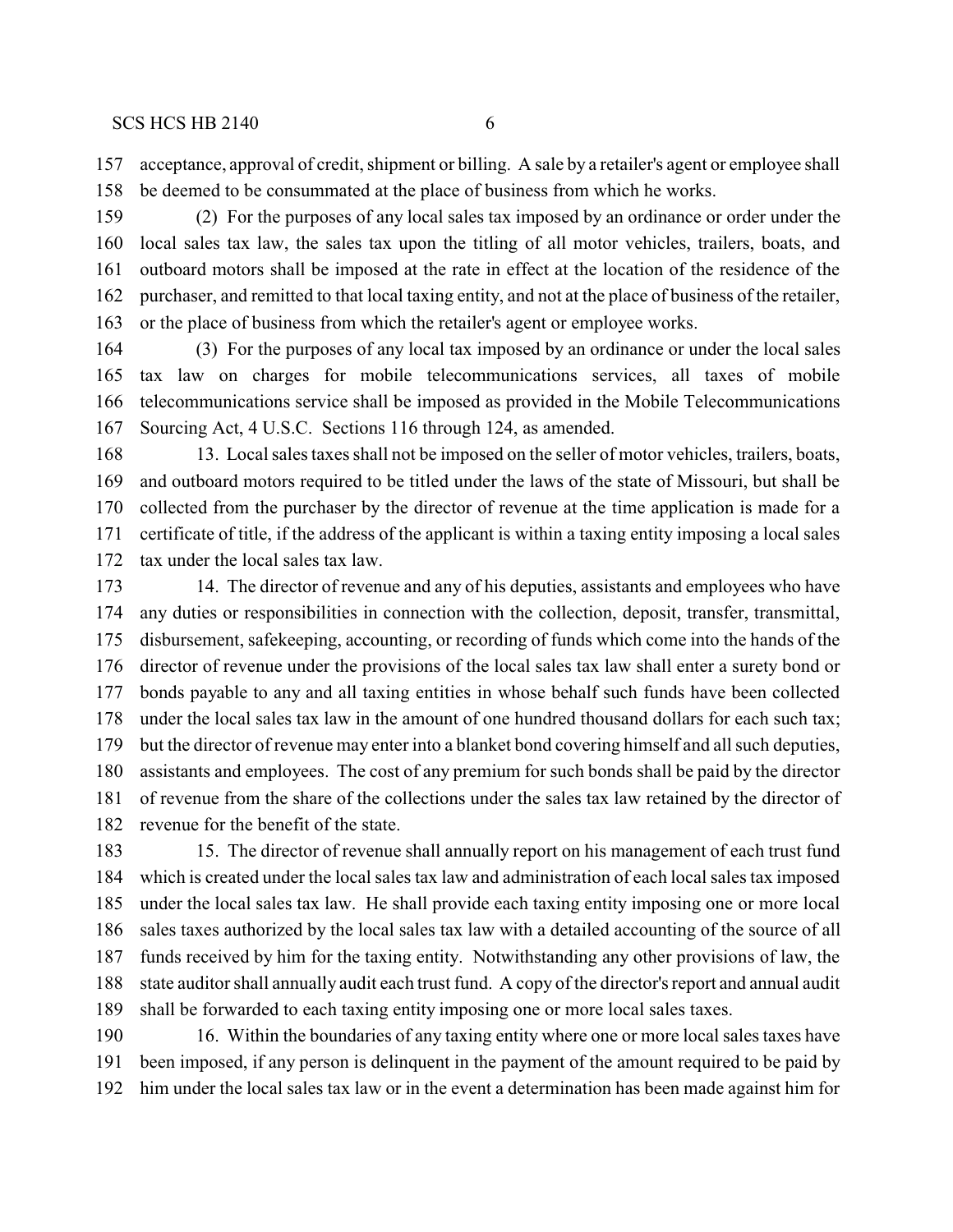taxes and penalty under the local sales tax law, the limitation for bringing suit for the collection of the delinquent tax and penalty shall be the same as that provided in sections 144.010 to 144.525. Where the director of revenue has determined that suit must be filed against any person for the collection of delinquent taxes due the state under the state sales tax law, and where such person is also delinquent in payment of taxes under the local sales tax law, the director of revenue shall notify the taxing entity in the event any person fails or refuses to pay the amount of any local sales tax due so that appropriate action may be taken by the taxing entity.

 17. Where property is seized by the director of revenue under the provisions of any law authorizing seizure of the propertyof a taxpayer who is delinquent in payment of the tax imposed by the state sales tax law, and where such taxpayer is also delinquent in payment of any tax imposed by the local sales tax law, the director of revenue shall permit the taxing entity to join in any sale of property to pay the delinquent taxes and penalties due the state and to the taxing entity under the local sales tax law. The proceeds from such sale shall first be applied to all sums due the state, and the remainder, if any, shall be applied to all sums due such taxing entity.

 18. If a local sales tax has been in effect for at least one year under the provisions of the local sales tax law and voters approve reimposition of the same local sales tax at the same rate at an election as provided for in the local sales tax law prior to the date such tax is due to expire, the tax so reimposed shall become effective the first day of the first calendar quarter after the director receives a certified copy of the ordinance, order or resolution accompanied by a map clearly showing the boundaries thereof and the results of such election, provided that such ordinance, order or resolution and all necessary accompanying materials are received by the director at least thirty days prior to the expiration of such tax. Any administrative cost or expense incurred by the state as a result of the provisions of this subsection shall be paid by the city or county reimposing such tax.

**32.088. 1. There is hereby created the "Missouri Task Force on Fair, Nondiscriminatory Local Taxation Concerning Motor Vehicles, Trailers, Boats, and Outboard Motors" to consist of the following members:**

**(1) The following six members of the general assembly:**

 **(a) Three members ofthe house of representatives, with no more than two members from the same political party and each member to be appointed by the speaker of the house of representatives; and**

 **(b) Three members of the senate, with no more than two members from the same political party and each member to be appointed by the president pro tempore of the senate;**

**(2) The director of the department of revenue or the director's designee;**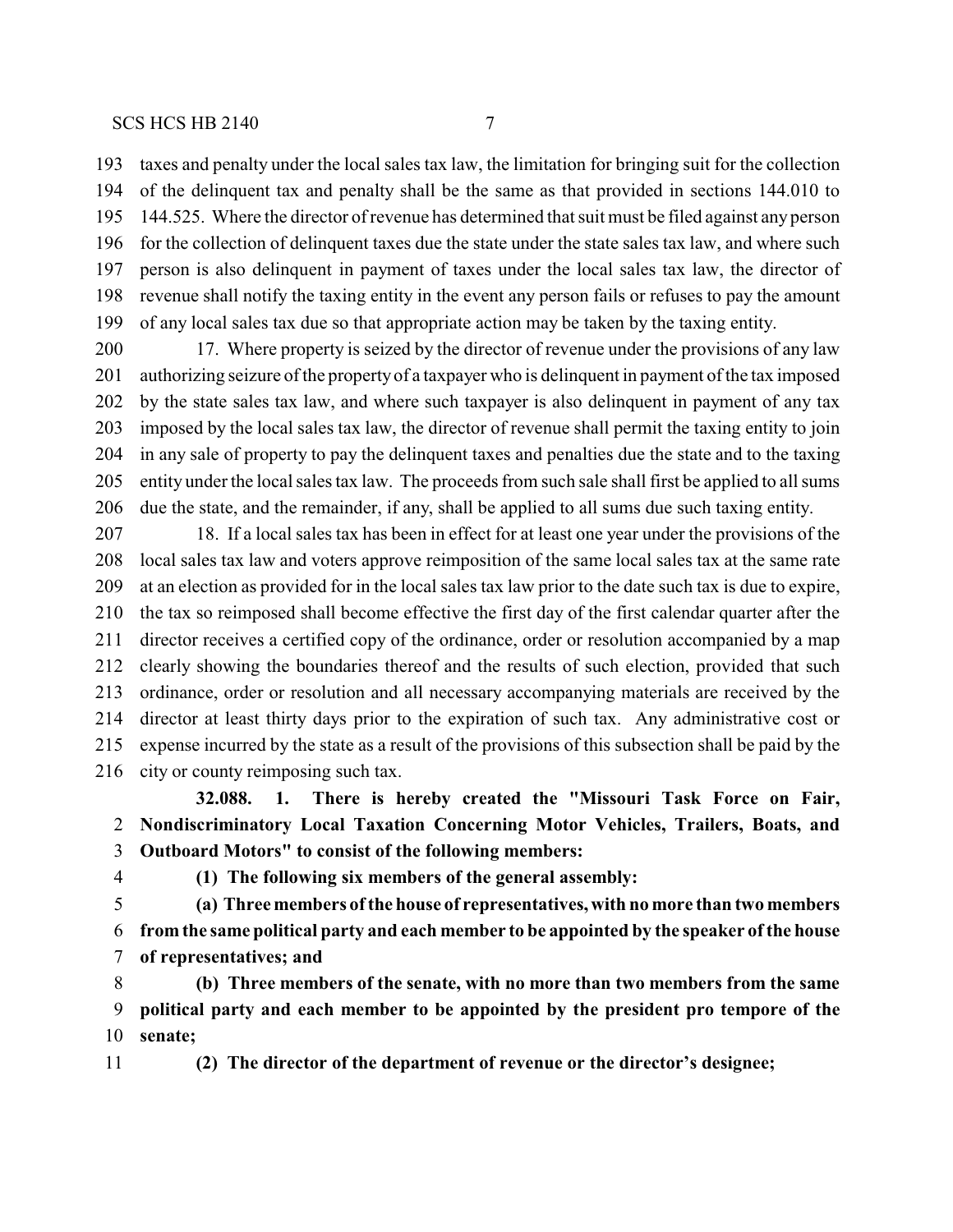**(3) Two Missouri motor vehicle dealers, with one to be appointed by the speaker of the house of representatives and one to be appointed by the president pro tempore of the senate;**

 **(4) Two representatives from Missouri county governments, with one to be appointed by the speaker of the house of representatives and one to be appointed by the president pro tempore of the senate;**

 **(5) Two representatives from Missouri city governments, with one to be appointed by the speaker of the house of representatives and one to be appointed by the president pro tempore of the senate; and**

 **(6) One Missouri marine dealer, to be appointed by the speaker of the house of representatives.**

 **2. The task force shall meet within thirty days after its creation and organize by selecting a chair and a vice chair, one of whom shall be a member of the senate and the other of whom shall be a member of the house of representatives. The chair shall designate a person to keep the records of the task force. A majority of the task force constitutes a quorum and a majority vote of a quorum is required for any action.**

 **3. The task force shall meet at least quarterly. However, the task force shall meet at least monthly during each term of the general assembly. Meetings may be held by telephone or video conference at the discretion of the chair.**

 **4. Members shall serve on the task force without compensation but may, subject to appropriation, be reimbursed for actual and necessary expenses incurred in the performance of their official duties as members of the task force.**

**5. The goals of the task force shall address:**

 **(1) The disparity in taxation that resulted from the Missouri Supreme Court's decision in** *Street v. Director of Revenue***, 361 S.W.3d 355 (Mo. 2012)(en banc), concerning the local taxation of motor vehicles, boats, trailers, and outboard motors if purchased from a source other than a licensed Missouri dealer;**

 **(2) The need for local jurisdictions to continue to receive revenue to provide vital services restored by S.B. 23, effective July 5, 2013; and**

 **(3) The need to avoid placing Missouri dealers of motor vehicles, outboard motors, boats, and trailers at a competitive disadvantage to non-Missouri dealers of motor vehicles, outboard motors, boats, and trailers.**

**6. The task force shall:**

**(1) Review evidence regarding the methods to address the goals of the task force;**

**(2) Review the methods used by other states to address the goals of the task force;**

**(3) Review the impact of the disparity of treatment on Missouri dealers; and**